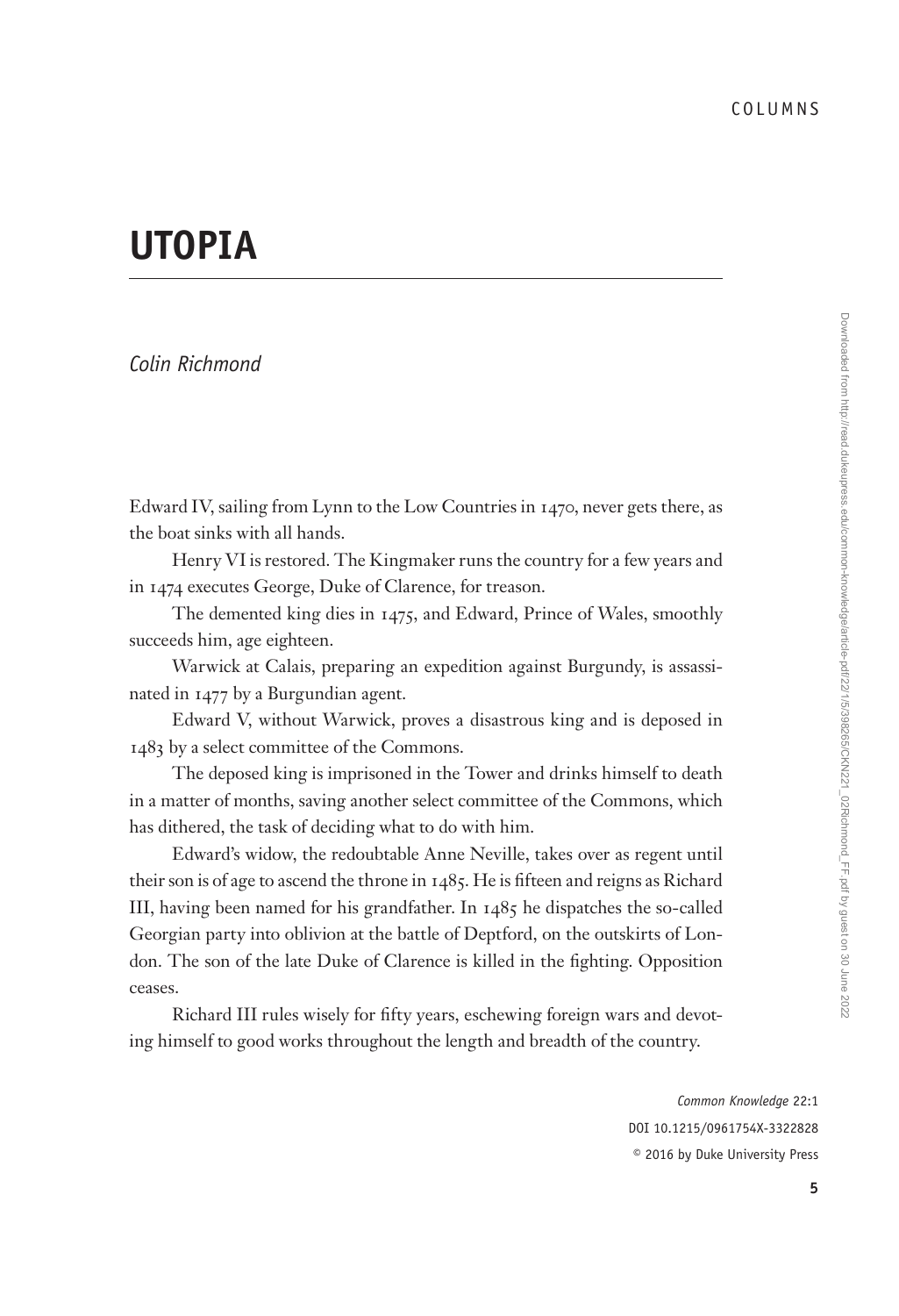Richard dies in the first English settlement in the New World, called New York after the city he has made his capital. He is killed by the Iroquois, whom he has been attempting to convert to Christianity. The body is brought home and is buried without pomp or ceremony of any kind in the minster at York. A cult develops immediately, and the saintly Richard is canonized only a year after his death in 1536. The widespread popularity of the cult snuffs out the first feeble flickers of anti-Catholic feeling, and the English church is reformed by Thomas More, without there being any need for the stake.

More also reforms Parliament, the civil service, and the legal system and so successfully promotes overseas trade and home industry (especially iron making in the Weald and market gardening at Chelsea) that England becomes a pros perous nation. Enclosure and engrossing are outlawed, and there are penalties for keeping flocks of sheep larger than a thousand. With an improved diet and the strict observance of two days in the week as oily-fish days, the population becomes almost universally healthy, particularly as, since the death of Edward V, there has been a reluctance to overindulge in beer and wine drinking.

Thomas More, with the backing of a complacent House of Commons (law yers have been banned from standing as either borough or shire members) that readily votes the necessary funds (there being no foreign wars requiring taxation), creates a nationwide system of health care that includes the building of alms houses for both sexes in every city and town above a certain size. Parliament no less readily (there are by 1550 more than two hundred women members in an assembly of four hundred: the House of Lords was abolished by public acclama tion in 1540) grants money for free universal education to the age of twenty.

Thomas More dies in his beloved Chelsea in 1560 and is buried in his par ish church (without pomp or ceremony of any kind). Mourners line both banks of the Thames all the way to Lambeth. Richard IV, king since 1535, attends the private funeral and vows to continue the policies of the late chancellor, which he does by appointing Thomas More's daughter, Margaret Roper, to succeed him.

In harmonious relation with its colonies in the Americas, England acts as a peacemaker in Europe, which is on the brink of self-destruction as a conse quence of religious warfare, and enters modernity as an agricultural nation that has evaded and will continue to evade civil commotion, industrialization, and the least manifestation of capitalism.

## **Note**

Elizabeth Woodville, having gone into sanctuary at Westminster in 1470, mis carries. A parliamentary public inquiry into what should be done with her and her three daughters decides on their retirement to the Poor Clare establishment